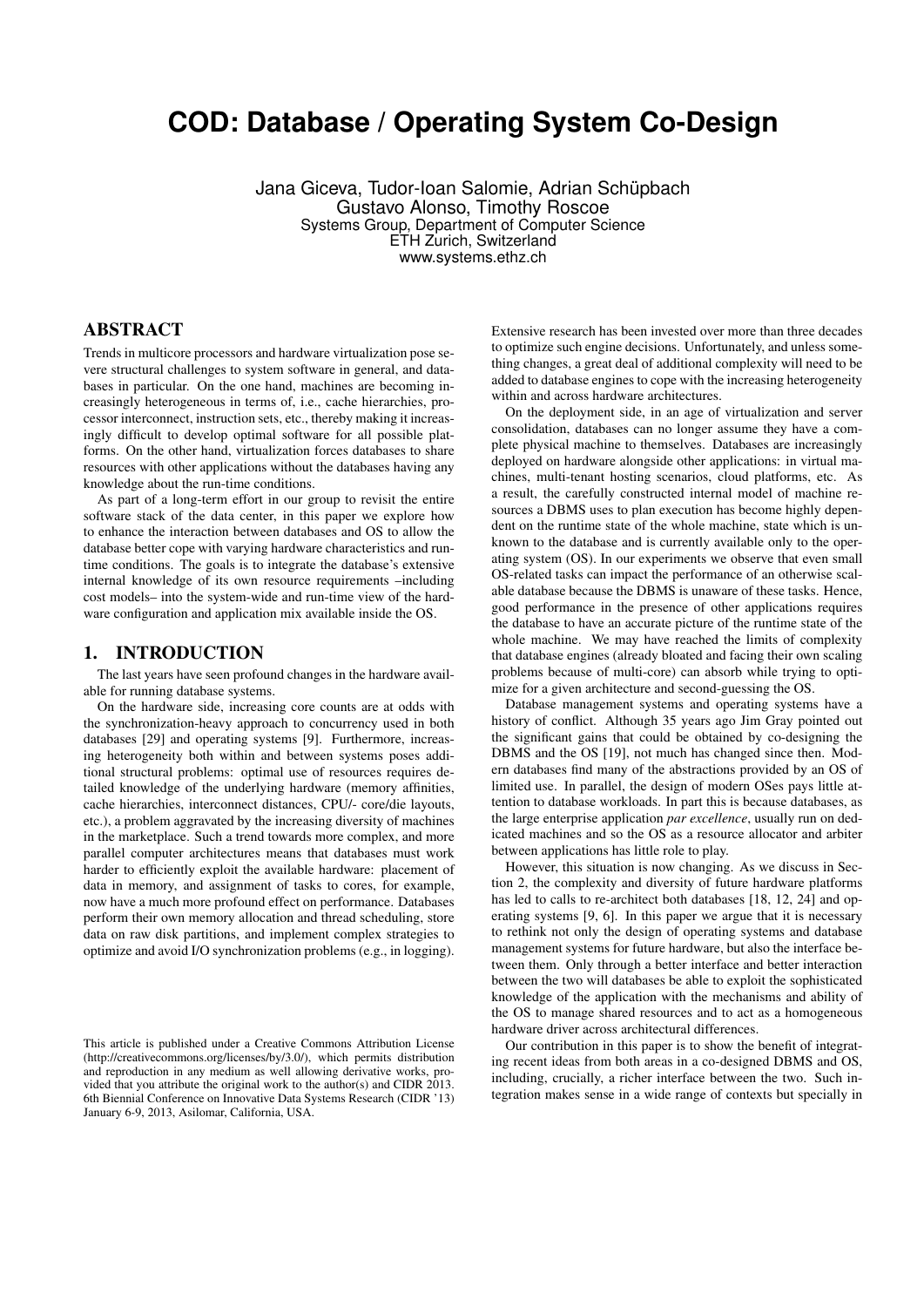data processing appliances (which provide the context for the work done in this paper [1]).

The resulting system, COD, combines a DB storage engine redesigned to operate well on multi-core machines with an OS level policy engine in charge of making suggestions and decisions regarding all deployment aspects of the DB. The interface between them allows several types of interactions: from adding information to the policy engine or registering for notifications regarding changes in the system-state to declaring DB specific cost models that the OS service then uses to answer queries about job placement and system-state. Based on the recommendations from the OS policy engine, the DB can optimize queries and restructure itself so as to be able to meet concrete SLAs of throughput and response time. The OS itself uses the same facility to spatio-temporally schedule multiple applications without interfering with the database, as it now knows what the DB needs to meet its SLAs.

# 2. BACKGROUND

COD is motivated by the implications for both databases and operating systems of trends in hardware and workloads, and combines several recent ideas from the OS and DBMS communities.

A current school of thought in research is devoted to redesigning system software for multicore architectures [6, 36, 26, 24], reducing inter-core memory sharing and synchronization by careful structuring of the whole system. COD follows this same line of thinking.

# 2.1 Databases on Multicore

Conventional databases aim for thread concurrency but not parallelism, and exploit little information about the underlying hardware. While a traditional DB can be made to scale when restricted to trivial (read-only, non-indexed, single-table) workloads [10], handling updates and more complex queries is much harder, even with a fully in-memory system. Traditional designs do not perform well at scale, due to algorithms optimized for single-CPU systems [22], scalability limits on synchronization primitives [24], architectural limitations [23], or load interaction among parallel queries [29]. In all cases, the fix requires major changes to the system.

The challenge goes beyond scalability: modern hardware is complex and diverse, and databases increasingly need to be aware of cache architectures and system interconnects to be able to optimize query processing [8]. A placement of data and operators on the cores in a machine which works well on one hardware configuration and workload, may perform poorly on another.

*Column stores* and *shared scans* are two recent techniques for addressing these challenges in database design, in particular for Online Analytical Processing (OLAP) and Operational Business Intelligence (BI) workloads. COD uses both techniques.

Shared scans are a simple example of a multi-query optimization technique [31]. The idea is to process a group of queries on the same table simultaneously by executing a full table scan once for all the queries in the group. Shared scans are used in systems like RedBrick [16], IBM Blink [20] and Crescando [35] and have been extensively studied [37, 34].

For instance, Crescando's "ClockScan" algorithm, the one implemented in COD, uses one scanning kernel thread pinned to each core that continuously scans a horizontal partition of the complete data set. Result tuples are aggregated from all scan threads. With modern hardware, a single scan thread can answer thousands of requests at a time and is CPU bound – the performance is limited by the time taken to execute the queries on the subset of tuples currently in the processor cache, rather than the DRAM bandwidth needed to move tuples in and out of the cache. Crescando provides

excellent scalability due to the low synchronization requirements between scanning threads, and its high predictability: the performance of a shared-scan is stable and easy to model.

Column stores are attractive for OLAP and Operational BI because these workloads process large numbers of tuples to compute a given business metric. With a column store, if the query involves only a few columns of a table, only a fraction of the data has to be brought into the processor cache. As a result, column-oriented DBMS implementations, including main memory ones, are now common in industry and research, for instance MonetDB [8], C-Store [33], Vertica, and SAP's T-Rex accelerator.

The database part of COD builds on existing work [2] combining both techniques to define a deployment and work unit within the database that (1) can be allocated to a single core, (2) operates without any interference with the other work units, and (3) has fully predictable performance controllable with a few, well-defined parameters. Thanks to the robust<sup>1</sup> behavior of the database component, COD can make a more precise allocation of resources without the need for inefficient over-provisioning.

# 2.2 Opening up the OS

The OS problem that COD seeks to address can be cast as follows: given a database *and* OS, both designed to fully exploit multicore hardware, what is the best interface and best distribution of state information between them?

Abstraction of resources and the associated encapsulation of system state has long been regarded as a core operating system function, and this has tended to go hand-in-hand with the OS determining resource allocation policy. As a result, the abstractions (virtual processors, uniform virtual memory, etc.) provided by conventional OSes have often turned out to be a poor match for the requirements of relational databases.

This is less true of the research OS work we survey below, which tends to be wary of over-abstraction, but we are aware of surprisingly little such work in the OS community that targets databases. This is despite the fact that the detailed resource calculations that databases perform would seem to make them an ideal test case for better OS designs and abstractions.

The separation of mechanism and policy in an OS has a long history going back at least to the Hydra system [25]. One thread of OS research has always sought to get better performance by exposing more information to applications in a controlled way. For example, Appel and Li [3] proposed a better interface to virtual memory which still located much of the paging policy in the kernel, but nevertheless allowed applications (specifically, garbage-collected runtimes) to do a better job of managing their own memory.

Architecturally, one way to do this is to remove abstractions from the kernel, and instead implement as much OS functionality (and consequently, policy) as possible in user-space libraries linked into the application – an approach used in Exokernel [15] and Nemesis [21]. This opens up the space for application-specific policies, but by itself does not solve the problem of how each application can map its requirements onto the available resources.

Alternatively, extensible OS kernels like SPIN [7] and VINO [32] allowed applications to inject policy code in the OS, where both the mechanism and state required to make decisions were located. However, even on uniprocessor systems, the benefits of such approaches are debatable [14].

InfoKernel [4] adopted a different approach to overcoming abstraction barriers and the "semantic gap" between OS state and application-level research management, by exposing considerable

<sup>1</sup>Robust in the sense of producing fully predictable execution times regardless of the query and load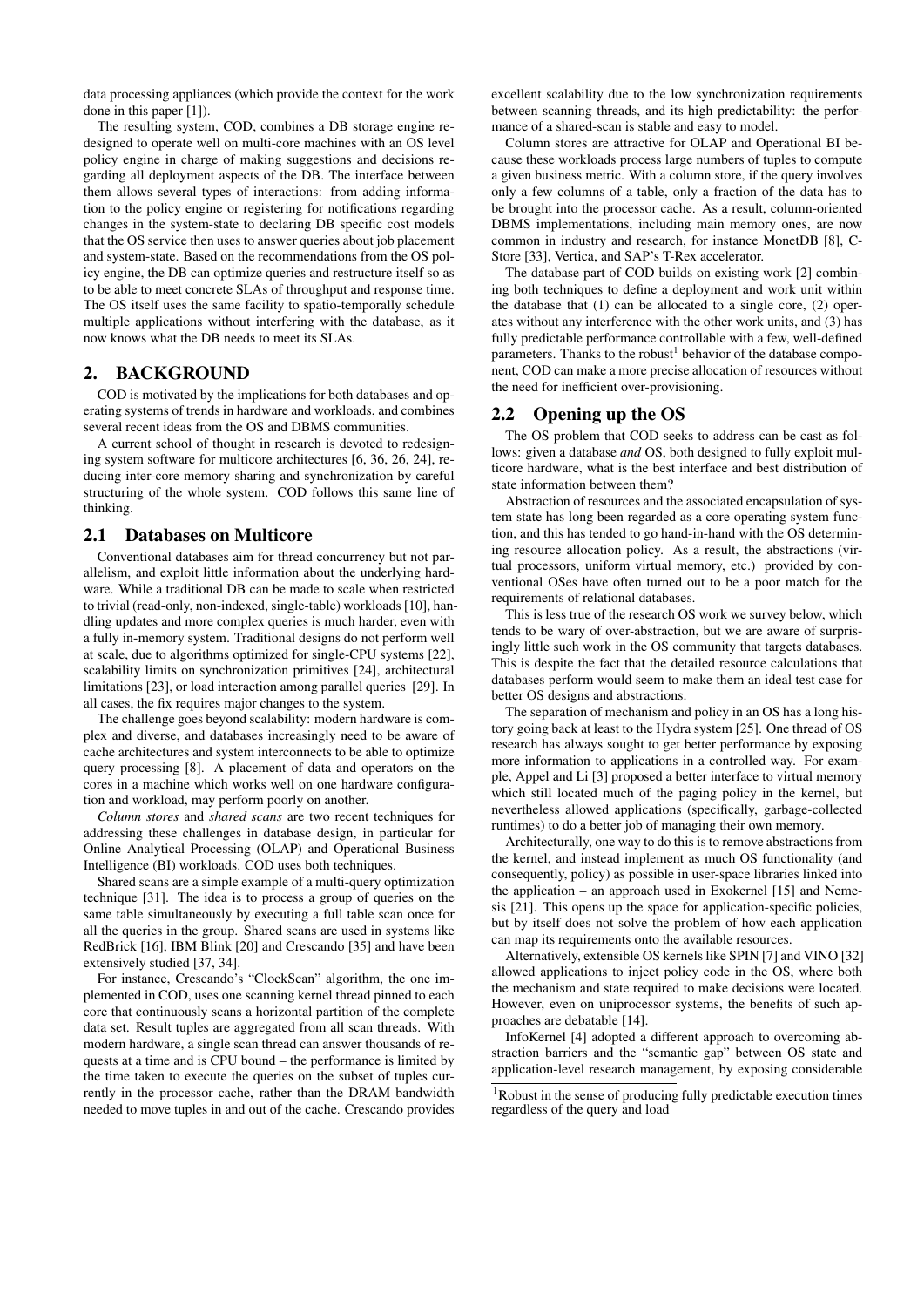

Figure 1: COD architecture. Shaded blocks denote the main components

information about the state of a conventional OS to applications.

Today, as with databases, there is considerable interest in removing scalability bottlenecks in OS designs (e.g. [10, 6, 36, 26, 17]), much of which is relevant to database/OS co-design. A key area to emerge is spatio-temporal scheduling: various ways of combining time-slicing on individual cores with longer-term assignment of tasks to processors [26, 27]; COD provides such placement as basic OS mechanism.

One example of this work, the Barrelfish OS, extends ideas from Exokernel and InfoKernel by combining a small and relatively policyneutral kernel per core with a novel system facility, the "System Knowledge Base" (SKB). The SKB is a complete constraint logic programming (CLP) solver populated with rich hardware information and OS state, and is used, for example, to construct optimal communication patterns over the hardware [6] and configure hardware devices [30].

Although prototyped on Linux, COD builds upon the Barrelfish SKB, with the goal of deeper integration in the future [1].

# 3. SYSTEM OVERVIEW

The key feature of COD is the interface between the database and OS so that the database can make optimal use of the available system resources even in a dynamic, noisy environment where it shares the machine with other applications/tasks. Figure 1 illustrates the basic architecture. Such an interface cannot be easily constructed with existing products. Thus, here we resort to two experimental systems where we have access to the source code as building blocks for COD. However, we show that the ideas behind COD and what needs to be done at both sides of the interface to get the results can be easily generalized to other type of systems.

Since database engines are complex systems with many components, in this paper we focus on the storage engine, marked (1) in Figure 1. Our storage engine is a main memory, column oriented, shared scan engine designed for robustness and whose performance can be precisely controlled with a few parameters. Its design and characteristics are covered in Section 4.

The second building block is the OS Policy Engine, a service provided by the operating system, and marked (2) in Figure 1. This unifies the OS knowledge of the available hardware resources, such as cores and NUMA-domains, with information provided by applications running atop. This enables the OS to better orchestrate resource allocation both among running tasks and within a specific application. We discuss it further in Section 5.

Between the two is a rich query-based interface that not only allows for exchange of system-level information but also provides the means to create application-specific stored procedures, able to exploit both the constraint solver and optimizer as well as the overall knowledge available on the OS side. Section 6 describes the interface in more detail.

# 4. THE DATABASE SIDE OF COD

To be able to interact in a reasonable manner with the OS, the database side has to have a very precise idea of what it needs. Briefly, the storage manager needs (1) a working unit (e.g. a thread) that allows flexible and elastic use of resources as well as serving as deployment unit, and (2) a cost function that predicts the impact of resource allocation decisions on the overall performance (response time and throughput). Below we present the storage manager of the COD database, the *Clock-Scan Column Store* (CSCS) [2], which we use to obtain these features.

## 4.1 CSCS Architecture

Traditional database storage managers use memory pages and blocks as the exchange unit with the rest of the system. Their function is to manage the buffer pool from which every transaction thread obtains memory pages, while enforcing the mechanisms that ensure transactional durability (flushing dirty pages to disk when needed) and isolation (e.g., when enforcing snapshot isolation), in addition to prefetching and replacing pages to minimize page misses. The performance of the database depends heavily on the storage manager, since it controls the memory allocation and replacement policy. Given their architecture, storage managers must arbitrate among the competing needs of concurrent transactions. This makes them a critical component, specially in multi-core machines where concurrent transactions become truly parallel threads competing for resources. In multicores not only memory size and paging, but also core affinity and core allocation play fundamental roles in determining performance.

Unsurprisingly, these challenges are currently a hot topic in both database research and industry. Inspired by work on tailored database engines for the airline industry [35], CSCS has been built as a storage manager with a SQL-based interface instead of purely memory blocks and pages.

Derived from the flexibility and predictability requirements above, along with workload requirements, CSCS' architecture has the following characteristics:

- 1. Batching of requests: instead of assuming each transaction runs on its own thread, CSCS batches transactions and processes them as a group – an idea increasingly applied in systems like IBM Blink [28], SharedDB [18], DataPath [5], and C-Join [11, 12].
- 2. Main memory storage: As with most commercial database engines today, CSCS is a main memory storage manager. Like SharedDB and DataPath, CSCS maps individual operators to cores and well-defined memory regions, with no interaction between them beyond the necessary data flow.
- 3. Shared scanning: Like IBM Blink or Crescando [35], CSCS avoids static indexes on the data. Such systems do not pay the penalty of many indexes during insert/update transactions. By only scanning the data, they can offer an upper bound on the latency of each transaction.
- 4. Column storage: In performing scan operations, column storage offers better data locality than traditional row storage.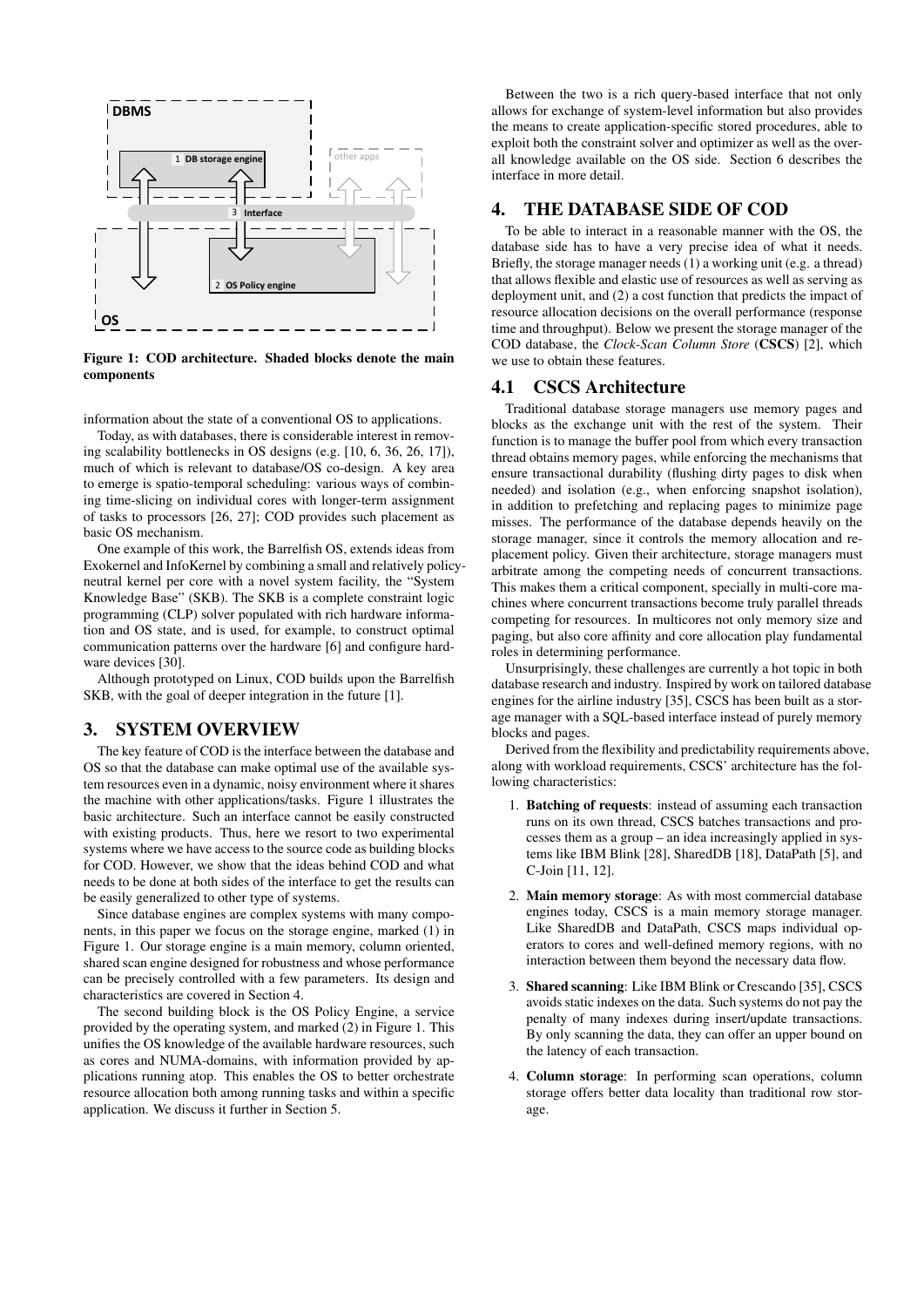While none of the above techniques is new, the novelty of CSCS is that it encompasses all of them in achieving its goals: a fast, flexible and predictable storage engine.



Figure 2: CSCS architecture

Figure 2 shows the CSCS architecture. Requests enter the *input queue*, where they are batched and indexed based on their predicates, while awaiting processing. *Scan threads* perform full data scans, each one over its own partition of the data. Data is partitioned first into columns (CSCS is a column store), and then horizontally in partitions, as needed for scalability (see below). After each complete scan, the scan threads read a new batch of requests and start a new data scan phase. As the scan progresses, results are passed to the *merging and aggregation* thread, which pushes them into the *output queue*. More details on the system can be found in the corresponding tech report [2].

#### 4.2 Deployment/Performance unit

For our purposes in COD, the key feature of CSCS is the working and deployment unit used - the scan thread. Scan threads have hard-CPU affinity, and the memory for the data partition processed by each scan thread is well-defined and determined in advance. The column store approach ensures high data locality during the scan, minimizing L1 data cache misses. Therefore, under all loads, CSCS remains CPU bound, but also cache- and NUMA-sensitive. Furthermore, all requests within a batch are processed in the same amount of time, with the response time bound by the time it takes to perform a single scan matching each tuple against the index of requests and merge the results.

### 4.3 Properties of CSCS

The number of CSCS scan threads is determined by the amount of data in the system, expected peak throughput, and target response time bounds for processing a request. From these parameters, the number of scan threads needed can be calculated in advance, and therefore the performance of CSCS determined by design, making it both *scalable* and *predictable*.

The scalability of CSCS derives from the ability to linearly reduce response time by increasing the number of scan threads. For a fixed amount of data, either the same number of requests can be processed faster or more can be processed with the same response time by reducing the amount of data assigned to each scan thread and adding more scan threads. Since CSCS scans are *synchronization free*, the number of scan threads in the system has negligible effect on the overall behavior.

The predictability of CSCS lies in its ability to guarantee an upper bound on the response time of any request that it receives. While traditional systems are optimized for answering each request as fast as possible by using data-indexes, this does not scale for diverse workloads with many update requests: increasing the number of indexes in order to optimize any possible request degrades the update performance. Alternatively, CSCS handles such workloads in a predictable way by optimizing the most expensive operation: performing a full data scan. A full data scan requires the entire data to be read in order to fulfill each request. This latency is high, but predictable, since we always know how long it takes to scan the whole dataset. Extending this naïve processing model by batching requests on the same full data scan yields an increased throughput that more than compensates for the increased latency of each individual query [35, 5].

## 4.4 Embedding into COD

CSCS provides a working unit that is easily deployable and scalable. It remains to provide a cost function that can be used for allocating resources such that the database can meet its SLAs. From now on we will assume, without loss of generality, that the system's SLA is an upper bound on the response time of all requests.

In this paper, we focus on a workload comprising both update and read-only queries. It is inspired from an operational business intelligence workload from the travel industry that contains a high number of both queries and updates [35]. We use this workload for our experiments. All requests (i.e., queries or updates) are pointrequests matching few records. The dataset is formed by a single table with 48 attributes.

Table 1: Throughput (queries/sec): Operational BI Workload, Vary #Cores, Vary Dataset Size (1core/1GB)

|      | Number of cores/Data size |                       |  |  |  |  |
|------|---------------------------|-----------------------|--|--|--|--|
|      |                           | 32                    |  |  |  |  |
|      | Throughput (queries/sec)  |                       |  |  |  |  |
| CSCS |                           | 870   860   850   843 |  |  |  |  |

Table 1 shows the results of the benchmark when run on a 48 core AMD MagnyCours with 128GB RAM. We varied the number of cores used from 1 to 40 and varied the database size from 1 GB to 40 GB, so that each new scan thread adds 1GB of data in a new partition. The workload uses batches of 2048 queries and 256 updates. As the results show, CSCS scales with the data size, maintaining a steady throughput.

From this data we derive via polynomial fitting a cost function describing the response time of CSCS as a function of the number of scan threads (cores), tuples per thread (memory), and requests per thread (batch size). The model we use is:

$$
RT[ms] = c \cdot \frac{\#tuples}{\#cores} \cdot \{a \cdot \# requests + b\}
$$

For the AMD MagnyCours machine, these constants are:  $a = 0.85, b = 106.37$  and  $c = 1/3750000$ .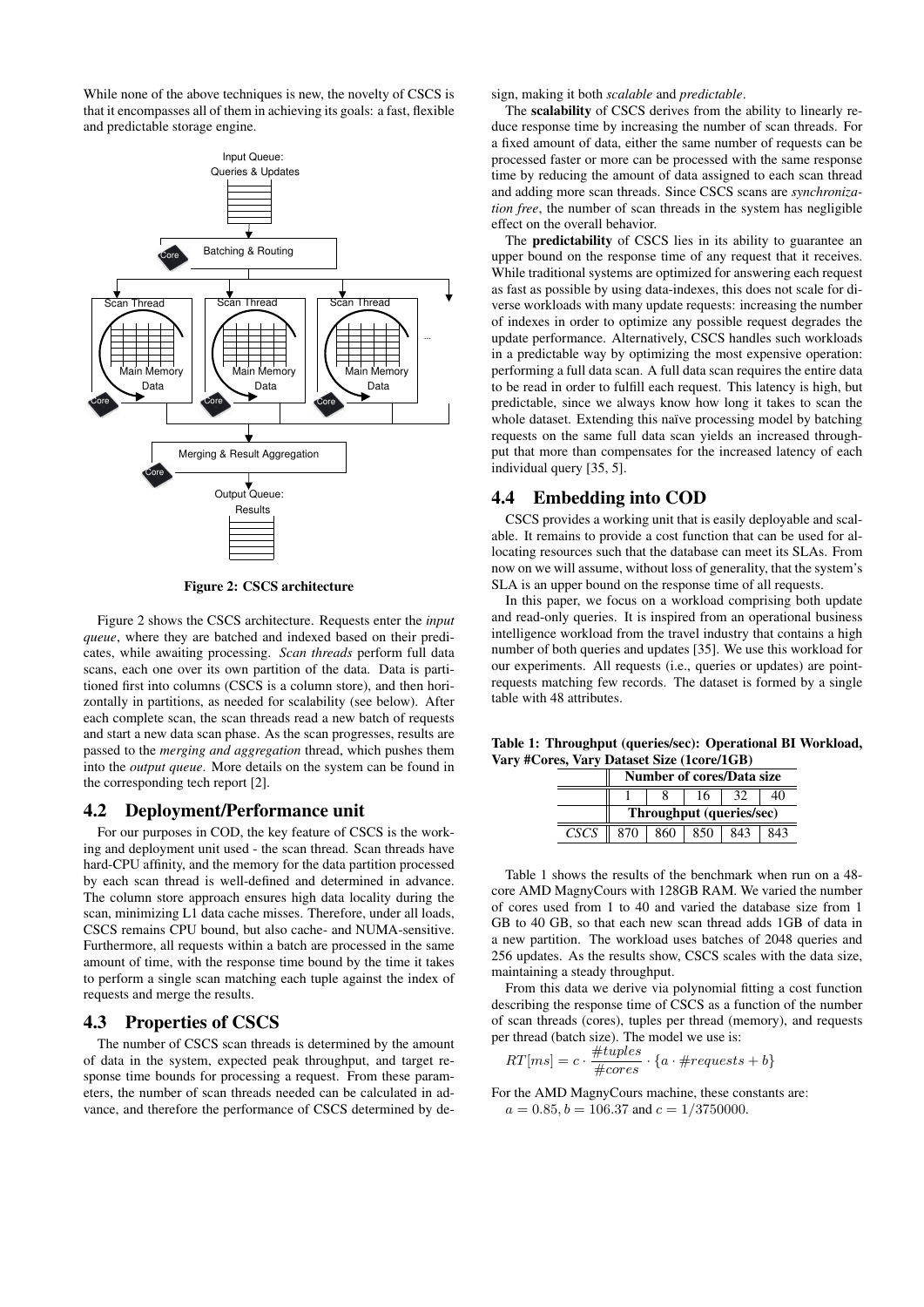Constants  $a$  and  $b$  are machine-dependent, while  $c$  is used to normalize the total number of tuples used in the experiment.

Using this function, CSCS can delegate the deployment of scan threads across cores and the corresponding allocation of memory to the OS. Given the cost function, the OS has a precise idea of what the application needs and will try to find the best possible match to the characteristics of the underlying hardware, current system state, and resource utilization.

Last but not least, CSCS has been designed to be both proactive and reactive: in addition to stating its requirements, it can also receive notifications from the OS indicating changes to available resources. Before starting a new scan phase, CSCS checks whether it needs to reconfigure its deployment. If so, it reorganizes the data partitions, starts or stops new scan threads as needed, or reallocates scan threads and their associated data across cores.

# 5. THE OS SIDE OF COD

COD extends a traditional OS with new functionality aimed at widening the interface between it and applications, in particular CSCS. One critical challenge is the *distribution of knowledge* in the system: the OS holds information about system resource state and hardware performance trade-offs, whereas CSCS has detailed knowledge about its workload, via application-specific analysis and the inherent predictability of its shared-scan architecture.

For the OS to make optimal resource allocation decisions, *and* for CSCS to make optimal use of the resources available, both need access to *all* of this knowledge. However, centralizing it in the OS requires the OS to take "on trust" information from CSCS and perform CSCS's optimization for it. On the other hand, centralizing it in CSCS prevents the OS from making global resource decisions.

We resolve this tension as follows: the OS maintains detailed information about hardware (cores, memory hierarchy, performance trade-offs, etc.) and its own state (resource allocations, load, etc.) in a rich representational framework that enables it to reason about this information online to make medium-term (i.e. on the order of a few seconds) policy decisions, such as spatial placement of OS and application tasks on cores.

However, the OS also exposes this functionality to CSCS. It can perform complex application-specific calculations on this state on behalf of CSCS and other applications, allowing them to optimize usage of their own resources. Coupled with a facility for explicitly notifying the database when the system resource allocation changes, it provides CSCS with the benefits of being able to reason about the complete system state, without the cost of replicating and maintaining that state in the application. Finally, CSCS can submit hints to the OS about utility, which are stored alongside system state. In COD, we refer to this part of the system as the Policy Engine and view it as part of the operating system.

### 5.1 Architecture

The new OS functionality is structured as shown in Figure 3, and consists of two additional facilities: the Resource Manager (RM) and System Knowledge Base (SKB).

We borrow the concept of the SKB from the Barrelfish OS. It stores free-form predicates in a Constraint Logic Programming (CLP) engine, and permits reasoning over this information by means of logical queries extended with facilities for constraint solving and optimization. The information in the SKB falls into two categories.

First, the SKB is populated with information from the OS about the hardware obtained at startup from resource discovery and online micro-benchmarks (such as the hardware topology, memory hierarchy, and core to memory affinities), and system state (such as the set of running tasks, and their spatial assignments to cores). It



Figure 3: New OS functionality

can also store other named constraints and inference rules. We refer to these collectively as *system-level facts*, and CSCS can query the SKB for information about current resource allocations, but more importantly can submit complex queries to allow it to optimize execution based on the resources it has.

Second, CSCS also submits "hints" for resource allocation to the SKB in the form of additional constraints, which the OS may take into account when allocating resources: this is not intended to override OS policies (though the OS might choose to), but rather provides additional, application-specific information to the OS to help it select the best allocation from a set of policy-compliant alternatives. We refer to these as *application-level facts*.

Application-level facts are part of application's domain knowledge which might not be understood by the OS, but rather can be used by application-specific stored procedures (explained later) to compute desired system-level properties. Section 7 shows several examples where these facts are used, and explains how this information is being utilized in different scenarios.

The SKB is purely "reactive": it is essentially a repository and calculation engine for knowledge about COD as a whole. The RM, on the other hand, implements the results of resource allocation algorithms executed in the SKB. On every change of the environment (new task arrives, task terminates, task's properties change), the resource manager triggers a re-computation of the global allocation. After the re-computation, the RM notifies the CSCS (and other affected applications) about the new resource allocation decisions.

Our new OS facilities are not intended to be on the critical path either in the OS or CSCS – in other words, they do not delay regular operations in either. Rather, they provide a way to calculate medium-term policies out-of-band, such as thread placement or data partitioning based on global system knowledge which can then be implemented inside CSCS or the rest of the OS.

### 5.2 Implementation

The OS portion of COD has been built on version 2.6.32 of the Linux kernel for 64-bit x86 machines, though there is little that would prevent a port to an OS with more explicit allocation of resources such as Barrelfish. The RM implements spatial scheduling by means of thread pinning, populates the SKB, and triggers periodic recalculation of resource allocations. It also mediates between the SKB and CSCS, and informs CSCS of changes in resource allocation by means of upcalls. The SKB is built using the ECL<sup>i</sup>PS<sup>e</sup> CLP engine, running as a system daemon. ECL<sup>1</sup>PS<sup>e</sup> is expressive, convenient and easy to run, but complex queries can be slow. Using a modern Satisfiability Modulo Theories (SMT) solver like Z3[13] is a topic for future work.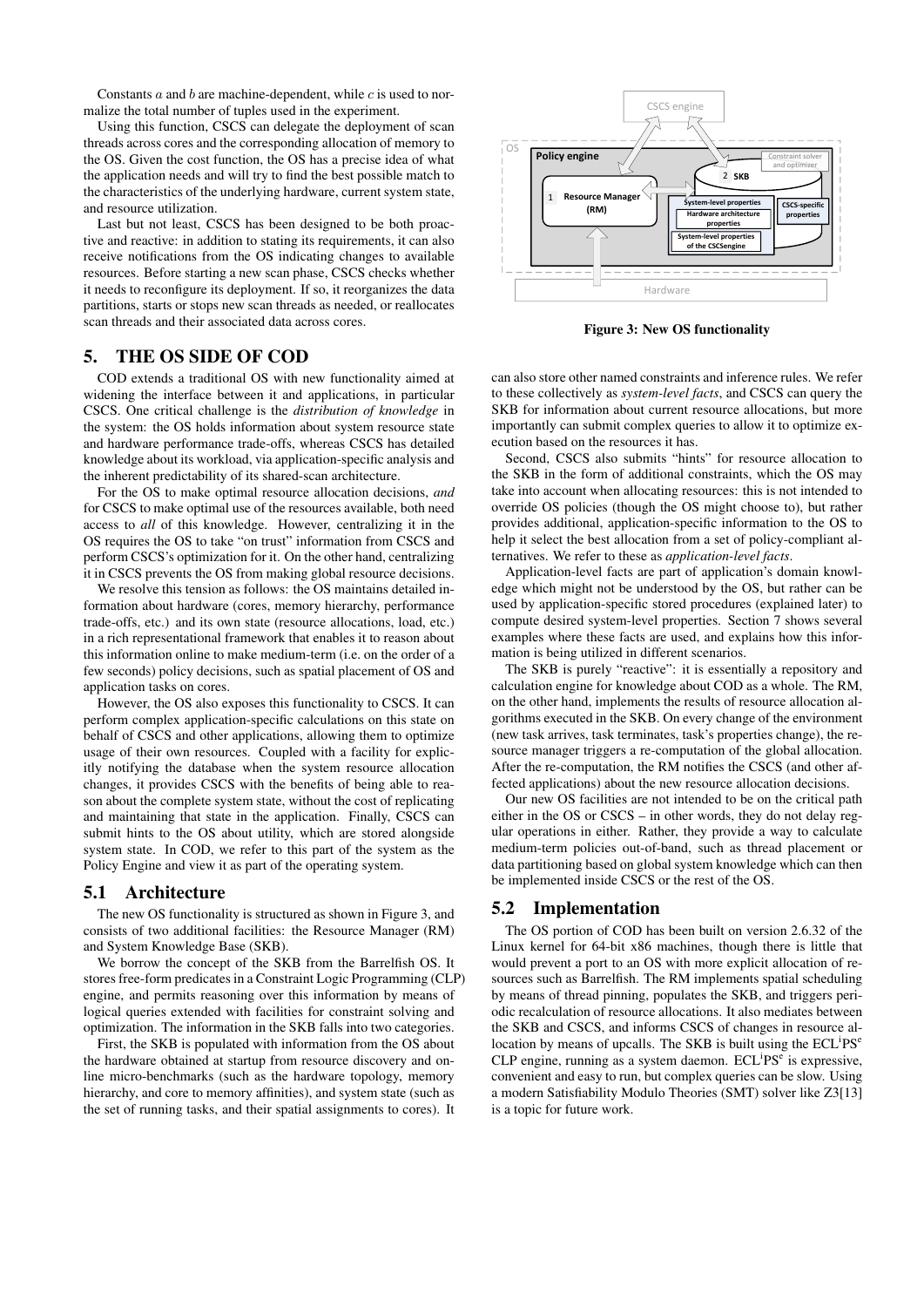| Table 2: Message types and instances |
|--------------------------------------|
|--------------------------------------|

| <b>Example</b>                            |  |  |  |  |
|-------------------------------------------|--|--|--|--|
| rsmgr_client_connect()                    |  |  |  |  |
| add fact (var name (value))               |  |  |  |  |
| add_query("f_name(f_vars):-f_content")    |  |  |  |  |
| rsmgr_register_fn(event, filter, handler) |  |  |  |  |
| $execute_query("get_nr_cores())")$        |  |  |  |  |
| execute_query("f_name(f_param,f_result)") |  |  |  |  |
|                                           |  |  |  |  |

# 5.3 Discussion

Even though the computation of a global allocation plan is periodically done off-fast path, it is important to do that in a reasonable time. The current implementation does not restrict the ECL<sup>i</sup>PS<sup>e</sup> solver in any ways when finding valid allocations. This complete freedom implements the most general allocation policy and allows the solver to consider every possible solution. This comes at the risk of high execution times. It is infeasible to predict execution times, as this depends heavily on the requirements imposed on the system by the CSCS and possibly other applications.

For future work, we envision to restrict the solver's search space in a way that it still finds allocation solutions close to the fully flexible implementation. As an example, if CSCS needs four cores, the current implementation might chose them from a full permutation of all available cores. This is not necessary, as CSCS is not affected by the order it gets the four cores.

# 6. INTERFACE

In this section we present the third main component of COD that joins the CSCS and the OS Policy engine: the interface between them. Examples of how it is used are provided in Section 7. Here we provide an overview of the current scope covered by the interface, followed by a brief description of the different classes of supported functions and their intended use, as well as an outline of the planned methods for evaluation.

#### 6.1 Scope

As described earlier, currently the interface between the database and the OS is only covering the communication between the DB storage engine (CSCS) and the OS policy engine. We are thus providing support for actions such as: retrieving information about the underlying architecture and resources, pushing down applicationspecific properties and cost functions in a way that the OS policy engine can reason about them, as well as some basic functionality that allows for information flow also during runtime.

This list is neither exhaustive nor exclusive, but rather is intended to illustrate the possibilities currently offered by the interface and the type of interactions that can be implemented in a co-design architecture. Later, it can be further enhanced with support for actions involving database query optimization and scheduling, as well as more advanced features needed for control and coordination with other modules of the operating system. These extensions are left for future work.

# 6.2 Semantics

For better overview of the current possibilities, we have grouped the supported messages into several categories and summarized them in Table 2. COD's interface currently supports the following types of messages:

*Core functions* provide support for: (1) Initializing communication between the CSCS and the policy engine, (2) registering CSCS as a running task, informing the policy engine that a new task has arrived, and setting up state so the RM can forward notifications to it, and (3) requesting a resource allocation suggestion from the RM that will invoke the execution of the global allocation code in the SKB, and eventually forward the decision to the affected applications.

*Add facts* calls enable CSCS to load information, as facts, for its own properties into the SKB. As described earlier, the policy engine distinguishes between system-level properties and applicationspecific facts. The interface allows for both of these to be modified and/or removed at any time during the execution of the application.

*Add application-specific function* calls enable CSCS to add stored procedures to the SKB that are specific to its own needs, such as the deployment cost stored procedure (presented in Listing 3). These procedures can use all CSCS-related facts and system-level properties belonging to the application.

*Subscribe for events* calls allow CSCS to be informed about changes occurring in the system, and filter unrelated events. RM by default will notify all applications via upcalls when the global system optimizer of the SKB changes the resources allocated to a particular task. This enables CSCS and other applications to adapt their execution plans and internal resource management accordingly and to react to the changes in the system that affect the resources they operate with.

*Query system-specific information* calls enable CSCS to issue queries that retrieve system-specific information.

*Query application-specific functions* calls allow CSCS to also query its own stored procedures, previously added to the SKB.

As we mentioned before, this list is neither exhaustive nor exclusive, but rather intended to illustrate the possibilities offered by the currently supported interface and is subject to be altered and extended in the future.

# 6.3 Implementation

The implementation of the interface is heavily dependent on the OS policy engine, its support and the syntax it understands. Since the OS policy engine is implemented as a user-space library, written in Prolog and uses the ECL<sup>i</sup>PS<sup>e</sup> CLP language, most of the function calls of the interface resemble the Prolog format. Exceptions are the core-functions that enable the CSCS engine to bind to the RM and the SKB and register itself as an application entering the system. All other functions contain a string of Prolog command as argument, containing both the input parameters for the function and pointers for the output variables. Parsing the response obtained from the policy engine on the client side is implemented in a similar fashion. More detailed explanation will be provided in Section 7, accompanied with an example.

### 6.4 Evaluation

In order to evaluate the proposed and implemented interface we intend to investigate it from two different aspects: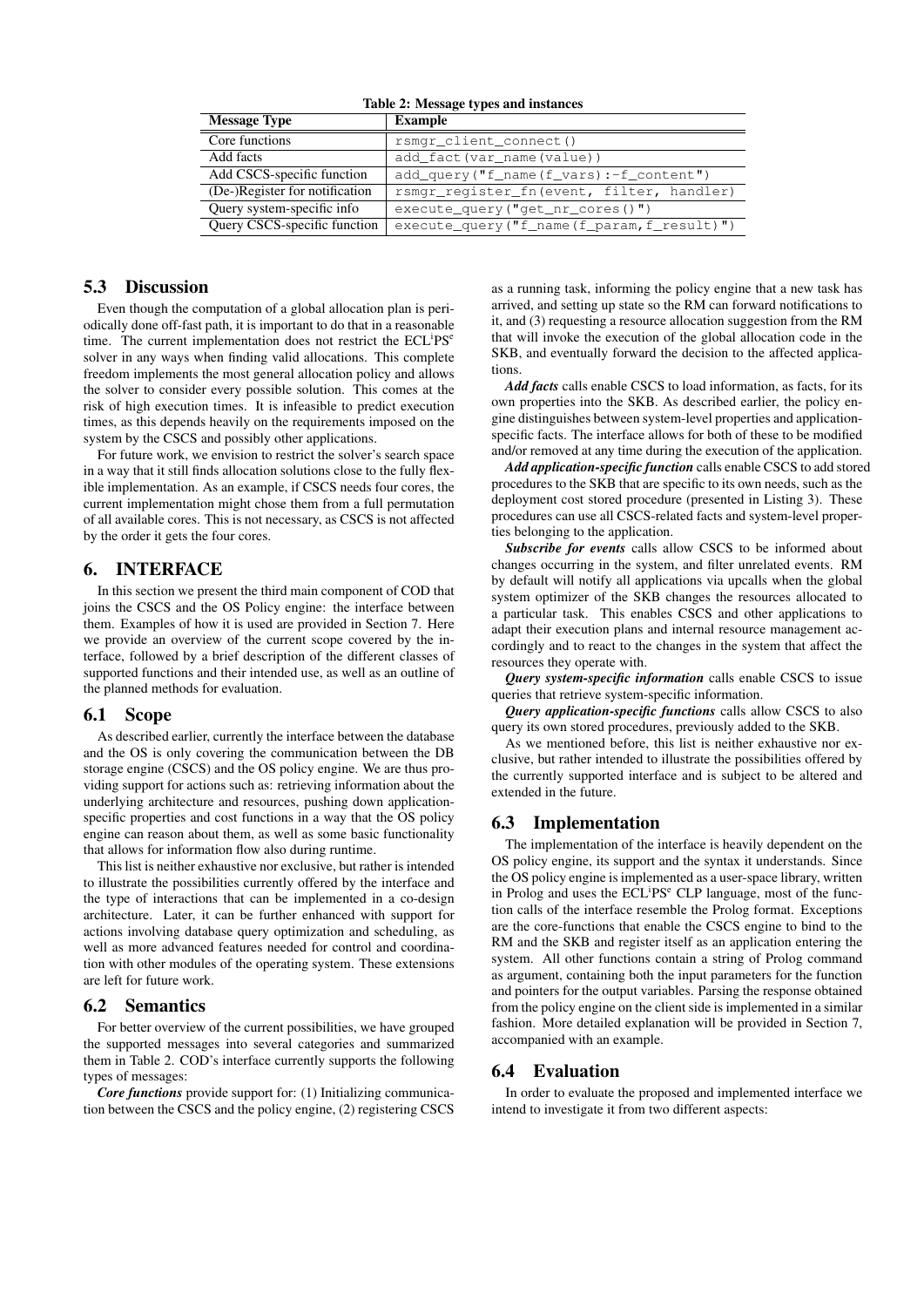1. Applicability We are interested in evaluating the applicability of the proposed functionality, i.e. how it can be used, in which concrete scenarios and use-cases, the benefits of utilizing it, as well as the potential for expanding it. For that purpose, in the next section we present several scenarios, and for each we discuss in more details how the interface is used. Furthermore, we will present possible options for extending the usability by giving other examples where applicable.

2. Overhead A different aspect when evaluating the interface is the overhead that it introduces to the system. Thus, we plan to investigate the cost for making each call that affects the latency; the size of each message and the frequency of their occurrence, both of which affect the extra load imposed on the system bus. This evaluation will be presented after each use-case, as part of the discussion for the overall results obtained from that experiment.

# 7. EXPERIMENTS

This section presents in more details the interactions between the CSCS engine and the OS policy engine through use-cases, presenting both the advantages of this approach supported by experiments and discussion of the overhead imposed by the communication. Furthermore we conclude each scenario with ideas for extensions and possible future work directions.

More concretely, in this section we show that COD can deploy efficiently on a variety of different machine configurations without prior knowledge of hardware, and react to additional loads on the system to preserve performance.

# 7.1 Experimental Setup

The dataset and workload used in these experiments is the one used by Unterbrunner et al. [35]. It is generated from the traces of the Amadeus on-line flight booking system. It is characterized by a large amount of concurrent point-queries, frequent peak loads, many updates and strong latency requirements.

We used four different hardware platforms for diversity:

- 1. AMD Shanghai: Supermicro H8QM3-2 board with 4 quadcore 2.5GHz AMD Opteron 8380 processors, and 16GB RAM, arranged as 4GB per NUMA node.
- 2. AMD Barcelona: TyanThunder S4985 board with M4985 daughtercard and 8 quad-core 2GHz AMD Opteron 8350 processors and 16GB RAM across 8 NUMA nodes.
- 3. Intel Nehalem-EX: Supermicro X8Q86 board with 4 8-core 1.87GHz Intel Xeon L7555 processors and 128GB RAM with a NUMA node size of 32GB. Hyperthreading is disabled.
- 4. AMD MagnyCours: Dell 06JC9T board with 4 2.2GHz AMD Opteron 6174 processors and 128GB RAMwith a NUMA node size of 16GB. Each processor has two 6-core dies.

# 7.2 Deployment on different machines

Our first scenario shows how COD can adapt the deployment of CSCS to different hardware platforms using the OS policy engine, satisfying the performance SLA requirements.

# *Use-case description*

In this use-case the main goal for CSCS is to determine the most suitable deployment strategy on a given machine so that it meets its response time SLA. In order to do that CSCS needs to derive: (a) the number of cores to run scan threads on, and (b) the correct size of its data partitions.

One can easily see when knowing the underlying architecture and having a cost function that characterizes the DB scan operation, like the one presented in section 4.4, this task is trivially solved. In that regard with this scenario we confirm the importance of deriving such DB cost models and matching them to the available hardware resources.

### *Implementation details*

We now describe the interaction between the CSCS and the OS policy engine, and how the information exchange comes into place. As given in Listing 1, at startup CSCS binds to the OS policy engine: by registering to both the RM and the SKB (lines 1-4); and then registers its system-level properties with the SKB, namely that it is a CPU-bound task that could use all cores on the machine and highly cache- and NUMA-sensitive (lines 6-9).

#### Listing 1: Using the interface

```
1 rsmgr_client_connect(use_skb);
2 rsmgr_register_function();
3
4 skb_client_connect();
5
6 skb_system_fact(maxCores, MAX_CORES);
7 skb_system_fact(bound, CPU);
8 skb_system_fact(sensitive, cache);
9 skb_system_fact(sensitive, NUMA);
10
11 skb_add_fact("db_ntuple(3750000).");
12 skb_add_fact("db_tsize(315).");
13 skb_add_fact("db_nquery(2048).");
14 skb_add_fact("db_nupdate(256).");
15 skb_add_fact("db_rtime(3000).");
16
17 skb_add_fn("db_cost_fn(X,Y,Z,NrCores):-NrCores is
       (X \star ((0.47 \star Y)+265.29)) / (3750000 \star Z)");
18
19 skb_add_fn(...query: see Listing 3...);
```
<sup>20</sup> skb\_execute\_query(...query...);

It then populates the SKB with its application-specific facts such as: the size of its dataset in tuples, size of a tuple, the batch size of requests it needs to handle, the response time SLA, and the cost function as derived in Section 4.4 (lines 11-17). Finally, it registers the stored procedure (line 19) to derive the results needed: number of partitions, and the corresponding size of each partition (more details are provided in Listing 3).

Listing 2 contains Prolog code that retrieves system-level facts: list of all available cores, and list of all NUMA nodes' sizes. Both of these functions are used in the stored procedure in Listing 3.

#### Listing 2: Example for retrieving system-level facts

```
1 get_list_free_cpus(avail_cores):-findall(_,
     cpu_affinity(_,_,_),avail_cores).
2 get_list_numa_sizes(numa_sizes):-findall(N,
     memory_affinity(_, N, _), numa_sizes).
```
The CSCS' initial deployment stored procedure (see Listing 3) operates by first retrieving the CSCS-specific facts (lines 4-6), and then the necessary system-level facts using the example functions given in Listing 2 (lines 8-10). It continues the execution by calculating the total size of the dataset (line 12), and computing the minimum number of cores, as requested by the cost function, provided during the initialization phase (line 14). Since the CSCS is NUMA-sensitive, the dataset needs to be partitioned and distributed across the available NUMA nodes, and at least one core per NUMA node should be used - to guarantee data access locality. Consequently, each partition size must not exceed the size of a NUMA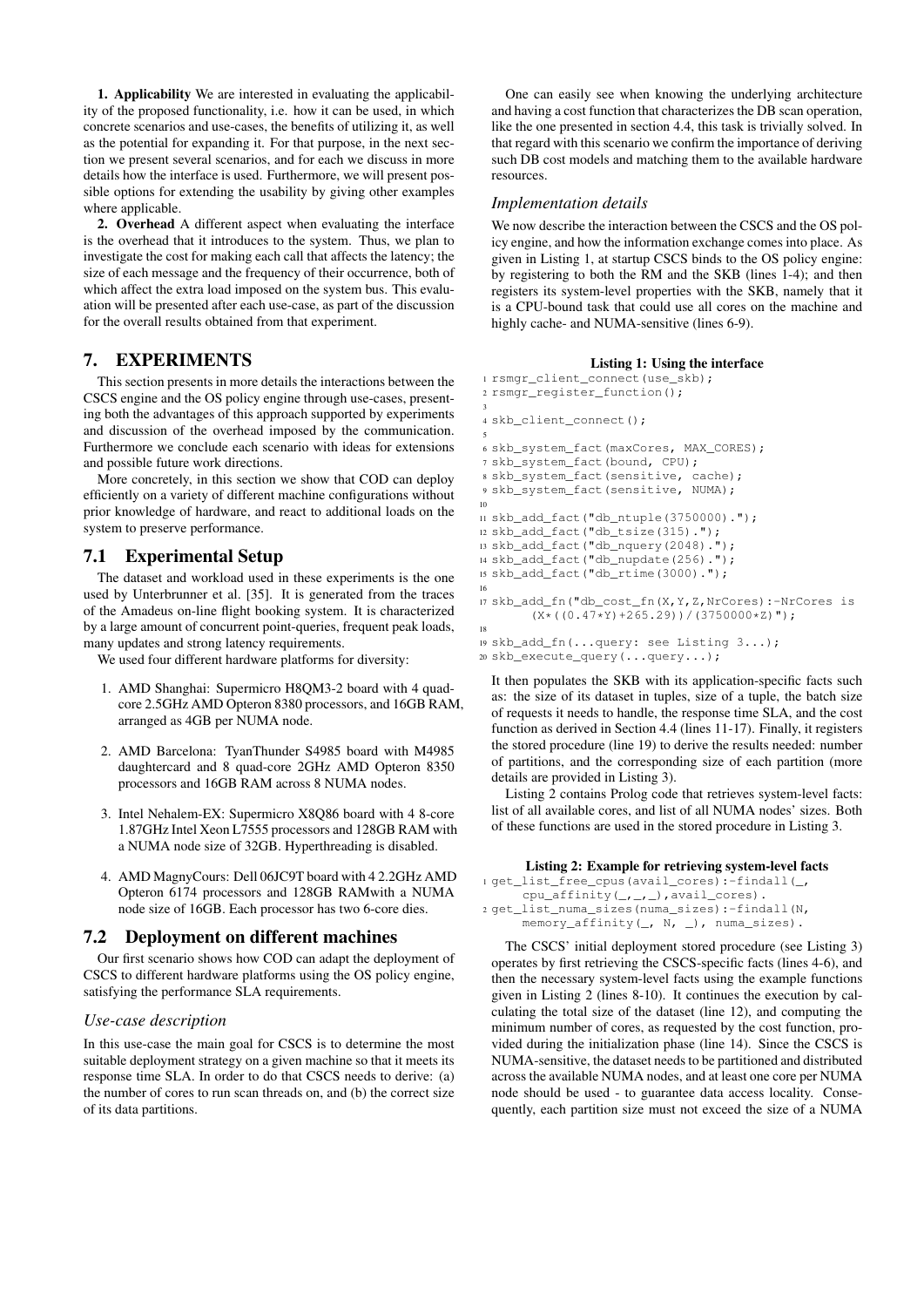| Hardware                | <b>SLA</b> | Num. cores by  | Num. cores by  | Total      | Size of         | Measured mean      |
|-------------------------|------------|----------------|----------------|------------|-----------------|--------------------|
| platform                | requested  | cost function  | NUMA node size | Num. cores | partition       | response time      |
| <b>Intel Nehalem EX</b> | 2s         | 8              |                | 8          | 1 <sub>GB</sub> | 1.66s              |
|                         | 4s         | 4              |                | 4          | 2GB             | 3.27s              |
|                         | <b>8s</b>  | 2              |                | 2          | 4GB             | 6.54s              |
| <b>AMD</b> Barcelona    | 2s         | 8              |                | 8          | 1GB             | 2.18s <sup>2</sup> |
|                         | 4s         | 4              |                |            | 1.6GB           | 3.55s              |
|                         | <b>8s</b>  | $\mathfrak{D}$ |                |            | 1.6GB           | 3.55s              |
| <b>AMD Shanghai</b>     | 2s         | 8              | 3              | 8          | 1GB             | 1.68s              |
|                         | 4s         | 4              | 3              | 4          | 2GB             | 3.25s              |
|                         | 8s         | 2              | 3              |            | 2.67GB          | 4.33s              |
| <b>AMD MagnyCours</b>   | 2s         | 8              |                | 8          | 1 <sub>GB</sub> | 1.87s              |
|                         | 4s         | 4              |                | 4          | 2GB             | 3.71s              |
|                         | <b>8s</b>  | 2              |                | 2          | 4GB             | 7.37s              |

Table 3: Derived deployments for different SLAs and hardware platforms

node. Thus, the stored procedure computes the minimum number of cores so that each partition fits in the smallest of all NUMA nodes (lines 16-17). The final number of cores/partitions needed is the maximum of both requirements (line 18). Once determined, the final number of cores is used to calculate the exact size of the partitions to be used (line 20). Finally, the stored procedure checks whether the total size of the dataset fits into main memory, and if the total number of cores required is in fact available in the machine. If either of these is not true, the query fails, notifying the CSCS that this machine cannot meet the desired constraints (lines 22-24) CSCS then operates on the obtained results and partitions its data accordingly.

#### Listing 3: CSCS' Initial deployment stored procedure

```
1 %status, nr_cores, part_size are output values.
2 dbos_cost_function(status, nr_cores, part_size):-
3
4 db_tsize(tsize), db_ntuple(ntuple).
5 db_nquery(nquery), db_nupdate(nupdate),
6 db_rtime(rtime),
7
   get_free_memory(avail_memory),
   9 get_list_free_cpus(avail_cores),
10 get_list_numa_sizes(numa_sizes),
11
12 memory is (ntuple*tsize),
13
14 db_cost_fn(ntuple,(nquery+nupdate), rtime,
       sla_nr_cores),
15
16 min(numa sizes, min numa size),
17 numa_nr_cores is (memory/min_numa_size),
18 max([numa_nr_cores, sla_nr_cores], nr_cores),
19
20 part_size is (memory/nr_cores),
21
22 ( nr\_cores > length(avail_cores) -> status = 1;
23 memory > avail_memory -> status = 2;
24 status = 0;
25 ).
```
During runtime, some of the application-specific properties may change: for example, the size of the batch of requests that needs to be handled. In that case CSCS simply modifies these values in the OS policy engine, and triggers a re-computation of the stored procedure.

The outcome of an application-specific stored procedure results in new CSCS' system-level properties that are added in the SKB.

By design, whenever some system-specific properties change or are added/removed, the RM calls the global allocation function in the policy engine to compute concrete core IDs to be allocated to all registered applications.

In this particular use-case, the CSCS' stored procedure computes the minimum requirement of core count and the size of a partition, both of which are added as system-level properties in the SKB. After the global allocation plan completes its computation, the RM sends CSCS an upcall containing the concrete core IDs to use. Based on that, the CSCS can pin its scan threads and allocate memory from the corresponding NUMA nodes.

#### *Experiment evaluation*

We deployed COD on all machines, described in 7.1, and now present the resulting allocation of scan threads to cores, as suggested by the OS policy engine.

The CSCS engine pushed to the SKB the following applicationspecific facts:  $30 \cdot 10^6$  tuples, each of size 315B (resulting in a total dataset size of 8GB) and a batch size of requests containing 2048 queries and 512 updates. We varied the SLA response time constraint between 2 and 8 seconds.

Table 3 shows the results of the calculation performed at the SKB and illustrates how the suggested configuration varies considerably for different SLA requests and hardware platforms. The final column of the table shows the results of the actual runs with the proposed configuration. The experiment values confirm that in every case, but one, COD does meet the SLA as predicted. <sup>2</sup>

In theory, this calculation could be performed entirely inside the database based on information requested by CSCS from the OS, regarding details about the underlying architecture and available resources. However, submitting a query to the OS policy engine means that CSCS does not need to understand each machine's hardware configuration. More importantly, since CSCS has now delegated useful knowledge to the OS about its own resource requirements (including how it can trade-off cores for memory), the OS is in position to do more intelligent resource reallocation, and automatically compute CSCS' deployment in response.

Moreover, in the next scenarios we will see cases where this deployment decision is heavily dependent on system runtime state

<sup>2</sup>The case where the SLA is not met is due to the use of the same cost function for all machines rather than tailoring it to each one of them. Some of the constants depend on CPU clock frequencies that vary from machine to machine and we have not adjusted the formula accordingly.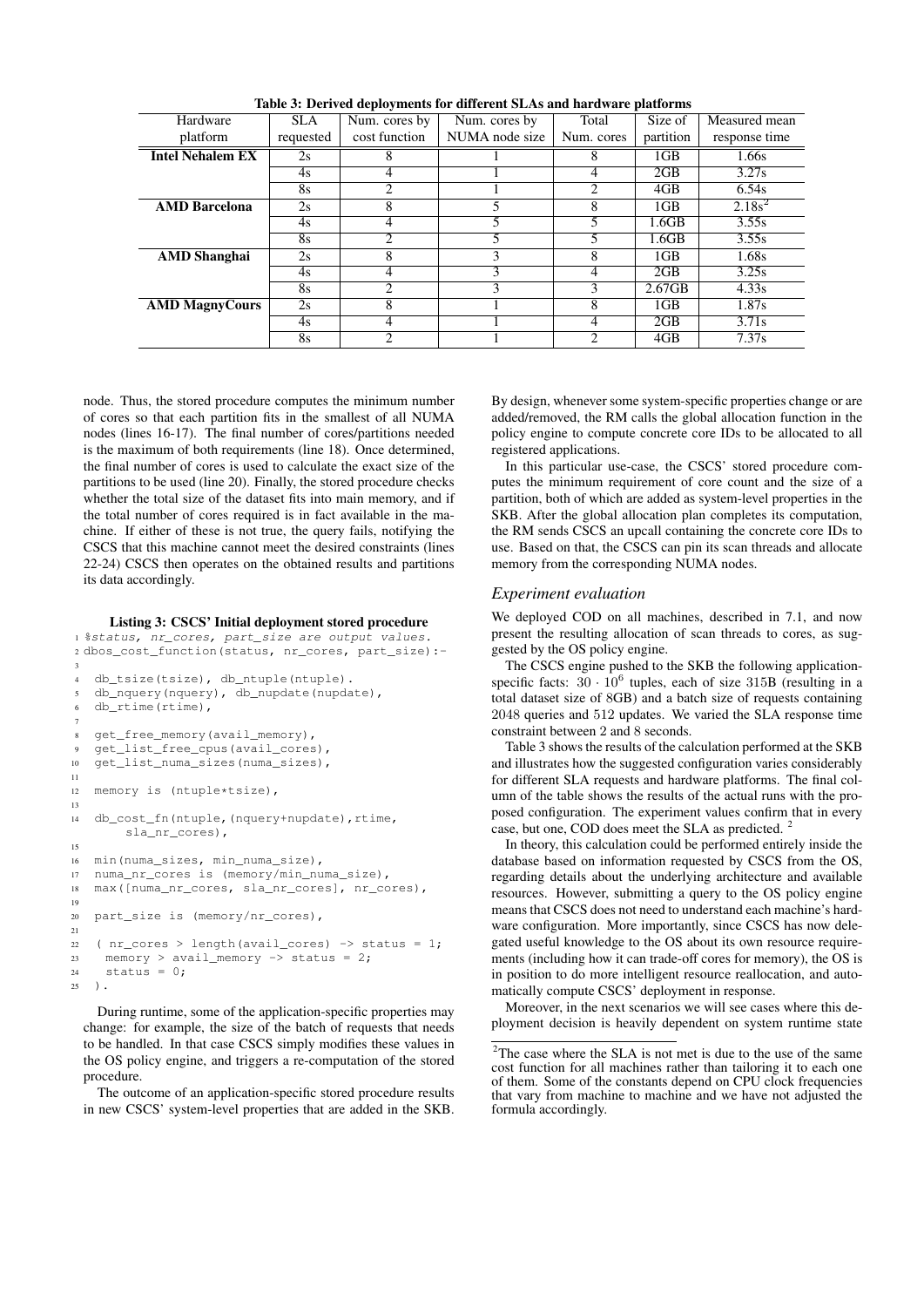and the resource utilization of other applications present in the system. In this case, the OS is the only location where all this information is available and it makes little sense to pass it on to the database.

#### *Communication and computation overhead*

As presented in the implementation details of this scenario, the communication overhead that COD introduces can be calculated as the number of messages that had to be sent in order to add the required facts to the SKB and trigger computation of the application stored-procedure and global allocation plan. In this particular scenario (see Listing 1), the initialization phase requires three function calls: connection to the SKB, and registration to the RM. It then needs four calls to set up the system-level properties, and seven calls to place the application-specific facts including the cost function and the stored procedure (note that we calculate one function call per fact). Lastly, we need one call that triggers the computation of the stored-procedure, which waits upon the callback containing the results of the calculation, and the final call belongs to the upcall notification from the global allocation plan.

In total that means that we have introduced sixteen function calls for the initialization phase at deployment time, out of which four are fixed and the rest depend on our application properties. As we can see, one immediate candidate for optimization in the interface is to decrease the communication overhead by grouping the redundant calls of adding application properties to the SKB into a single function call. This optimization is left for future work.

The computation overhead for this phase solely depends on the time it takes for the SKB to calculate the output of the CSCS-stored procedure. We measured this overhead during our last experiment to be 0.18 milliseconds (see also Table 4) Since it is invoked quite infrequently, i.e. only at deployment time and when one of the application-specific facts have altered, we can conclude that this overhead is not affecting the overall performance of the system.

#### *Conclusion and possibilities for extensions*

The results confirmed that even having a rather-simplistic cost model for the scan operation can result in a good deployment when knowing the underlying architecture. Ideally, the cost function should also take into consideration other processor properties (like CPU frequency) and cache layout so that we get more accurate results when deploying on different machines.

This scenario can easily be extended to other DBMS operations, apart from the full table scan, as long as we develop the corresponding cost function that best describes the operation's dependencies on the available system resources.

# 7.3 Deployment in a noisy system

In the second scenario we continue the discussion of the impact of information exchange between CSCS and the OS policy engine in COD, especially when deploying in a noisy system.

#### *Use-case description*

In this use-case we show that just knowing the architecture is not enough to do smart deployment on a machine that is being shared with other tasks. One also has to take into account the current state of the system and map accordingly, otherwise the deployment decision can result in a significant drop in performance.

#### *Implementation details*

In this subsection we describe the assignment of tasks (such as scan threads) to cores, in particular in the presence of other tasks sharing

| Core                  | $\overline{0}$ |                    |  | 1 2 3 4 5                                                     |  |         | 6 |       |
|-----------------------|----------------|--------------------|--|---------------------------------------------------------------|--|---------|---|-------|
| Task 1                |                |                    |  | $X=1$   $X=0$   $X=0$   $X=0$   $X=0$   $X=0$   $X=0$   $X=0$ |  |         |   |       |
| Task 2                |                |                    |  | $X=0$   $X=1$   $X=0$   $X=0$   $X=0$   $X=0$   $X=0$   $X=0$ |  |         |   |       |
| Task 3                | $X=0$          |                    |  | $X=0$   $X=1$   $X=1$   $X=0$   $X=0$   $X=0$                 |  |         |   | $X=0$ |
| Task 4                | $X=0$          |                    |  | $X=0$   $X=0$   $X=0$   $X=1$   $X=1$   $X=1$   $X=1$         |  |         |   |       |
| Shared L <sub>3</sub> |                | Cache 0<br>Cache 1 |  | Cache 2                                                       |  | Cache 3 |   |       |
| <b>NUMA</b>           | Node $0$       |                    |  | Node 1                                                        |  |         |   |       |

Figure 4: Matrix showing core to task allocation, including NUMA, cache and core affinity.

the machine with the datastore. The concrete allocation of cores and NUMA nodes is performed by the constraint satisfaction solver in the SKB.

The basis for allocation is a matrix of free variables annotated with constraints derived from system-level and application-specific facts. The structure of the matrix is itself based on the particular hardware configuration at hand. Figure 4 shows an example, similar to the one we used for evaluation in this experiment, where the number of tasks assigned to each core is constrained to be zero or one<sup>3</sup>. This set of policy constraints is essentially equivalent to the space-time partitioning scheme proposed for the Tessellation OS [26], though COD's technique is rather more general: it subsumes shared caches and NUMA nodes, as well as sharing cores between appropriate tasks. Given that the matrix contains initially unconstrained free variables, we are not restricted to spatial placement of tasks. With time the solver obtains concrete values for these variables to indicate which core on which NUMA-node is allocated to which task. To derive a concrete core allocation, additional requirements on the number of necessary cores and memory consumption may be registered by the CSCS or other applications. The most common constraints used in the SKB for task assignment are the following:

*MaxCores* defines how many cores the application supports at most. Not all applications support an arbitrary number of cores in every phase. Some phases might be single-threaded or applications might have scaling limitations making it useful to tell the OS the maximum supported number of cores for a given phase. This constraint is implemented as the sum of the task's row has to be smaller or equal to *MaxCores*. In Figure 4, tasks 1 and 2 set *MaxCores* to 1 and task 3 to 2. Task 4 does not have any restrictions.

*MinCores* defines the minimum number of cores to be allocated to an application. It is implemented as a row sum constraint, but also includes an admission control check. To avoid infeasible allocations, the policy code checks in advance whether the sum of all *MinCore* values is at most the number of available cores.

*WorkingSetSize* defines the working set size per core. This property is important for NUMA-aware core allocation to tasks. If two cores share a 4GB NUMA node and the application processes a working set size of 4GB per thread, cores must be allocated on different NUMA nodes to accommodate the data sets.

CSCS declares *MinCores* to be the value computed by the previous experiment with the application-specific stored procedure, and *WorkingSetSize* to be the corresponding partition size. With this information, the OS policy engine can allocate concrete core IDs, which are NUMA-aware and meet SLA requirements.

<sup>&</sup>lt;sup>3</sup>Please note that Figure 4 is a sample illustration of a machine with eight cores, used for simplicity, and does not match the actual machine used in the experiment.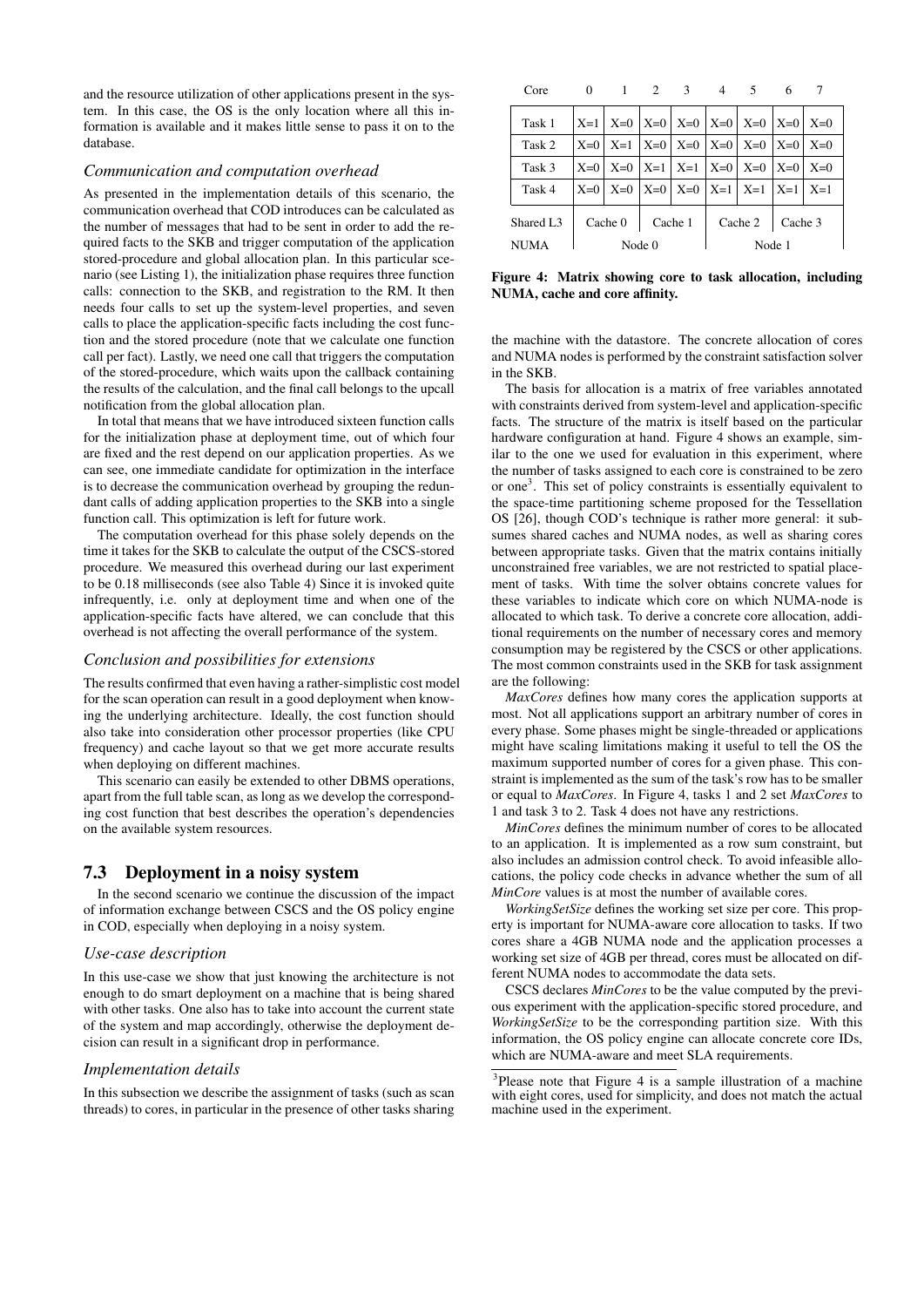

Figure 5: CSCS performance when deployed in a noisy system

### *Experiment evaluation*

For this experiment we used the AMD MagnyCours machine, and we tested the deployment of CSCS engine with dataset size of 53GB, consisting of  $180 \cdot 10^6$  tuples of size 315B each. The number of requests processed in a batch was varied between 512 queries and 128 updates to 4096 queries and 1024 updates. Prior to starting the execution of CSCS there was one other CPU-intensive task already in the system, pinned to execute on core 0.

Figure 5 presents the obtained results from the described experiment. We see the throughput of CSCS running on forty-eight cores both when spatially partitioned (CSCS is the only application in the system using these forty-eight cores) and when running in a noisy environment (in this case sharing one of the cores with a stressor program that is CPU-intensive). The results show that running CSCS collocating one of its scan threads with the other compute intensive task in the system can significantly impact performance, degrading the total throughput by almost fifty percent. The outcome is logical, since one slow scan thread in CSCS can delay the whole system, as all scan threads need to finish processing the same batch of requests before they start the next one.

This situation can be avoided only if CSCS is aware of the other tasks when deploying its threads. COD is superior than a naïve-CSCS engine because it relies on the OS policy engine which computes an allocation of forty-seven cores for CSCS, avoiding the already occupied core. This results in a performance almost as good as the original deployment in an isolated system when utilizing all forty-eight cores.

#### *Communication and computation overhead*

Communication overhead boils down to one function call that triggers the deployment and a notification response given by the OS policy engine that comes as a result from the re-calculation of the global allocation plan of the SKB.

The main overhead is the computation time in the SKB when evaluating the global allocation of resources to all registered applications. Table 4 summarizes the measured time of the computation of the global allocation plan for this experiment when having only CSCS, and when we have the CSCS plus one other application in the system.

As we can see from the results, the computation cost is quite small (in the range of milliseconds) for this setup. It can, however, grow higher as more applications enter the system, each with a specific set of system-level and application-specific facts that increase the complexity of the problem that the optimizer needs to solve.

# *Conclusion and possibilities for extensions*

Even though in this use-case we have utilized a CPU-intensive task to create the noise in the system, that is not the only scenario where we need to be careful. Similar effects can be noticed when having a task that pollutes the caches, and thus thrashes the performance of the highly cache optimized scan threads of CSCS.

As described earlier, the decision for proper deployment of an application in a noisy system requires detailed information about the underlying hardware, the OS and system state, *and* CSCS internal properties, which COD collocates in the SKB. In a traditional database plus operating system deployment, there is no part of the system which has access to *all* this information.

# 7.4 Adaptability to changes

It is not only necessary that the CSCS engine is aware of the other running applications and tasks at deployment time but also during runtime. It is essential that the database can adapt to the dynamic system state so that it is not severely affected by the constantly changing noise in the machine.

#### *Use-case description*

In this experiment we show how COD can guarantee performance and maintain predictable behavior even in such a dynamic noisy environment. We will compare it with an execution of a naïve CSCS working stand alone and unaware of the changes undergoing in the system.

#### *Implementation details*

Whenever a new task enters the system it triggers a re-computation of the global allocation plan of resources. This can very often result in a decision to remove one of the cores previously allocated to CSCS, as long as the CSCS can still meet its SLA constraints i.e. satisfying the *MinCores* system-level property. In this case, the CSCS has to decide which scan threads should take over processing the affected portion of tuples.

In order to do that CSCS invokes the second application-specific stored procedure, registered at the SKB. This function (whose code with omit due to lack of space) derives to which cores the CSCS should move the affected tuples to, so that the new imbalance of load is evenly distributed to the other scan threads. It checks for memory availability on the corresponding NUMA nodes, and at the same time tries to maximize the number of sibling threads that will share the new load. Eventually, it responds with a list of core IDs to which CSCS will have to move the tuples to, as well as the corresponding number of tuples to be delegated to each of the cores. As soon as the data is re-distributed, CSCS kills the scanning thread on the core it just lost, and resumes the scan operation on the next batch of requests.

#### *Experiment evaluation*

This experiment was also conducted on the AMD MagnyCours machine, using a dataset of size  $53GB (180 \cdot 10^6$  tuples of size  $315B$ each), and a batch size consisting of 2048 queries and 512 updates. Initially CSCS is the only application running in the system, utilizing all forty-eight cores. The SLA response time was set to be 3 seconds. The overall duration of the experiment is eighteen minutes and at about every four-five minutes we start another computeintensive task. In the naïve run, i.e. when the experiment was executed without the OS policy engine, the external CPU intensive tasks were always scheduled at core #0. At the same time the CSCS is unaware of their entrance and thus does not react. Consequently, its performance gets degraded by almost fifty percent. In COD, the new incoming tasks are placed on separate cores, as suggested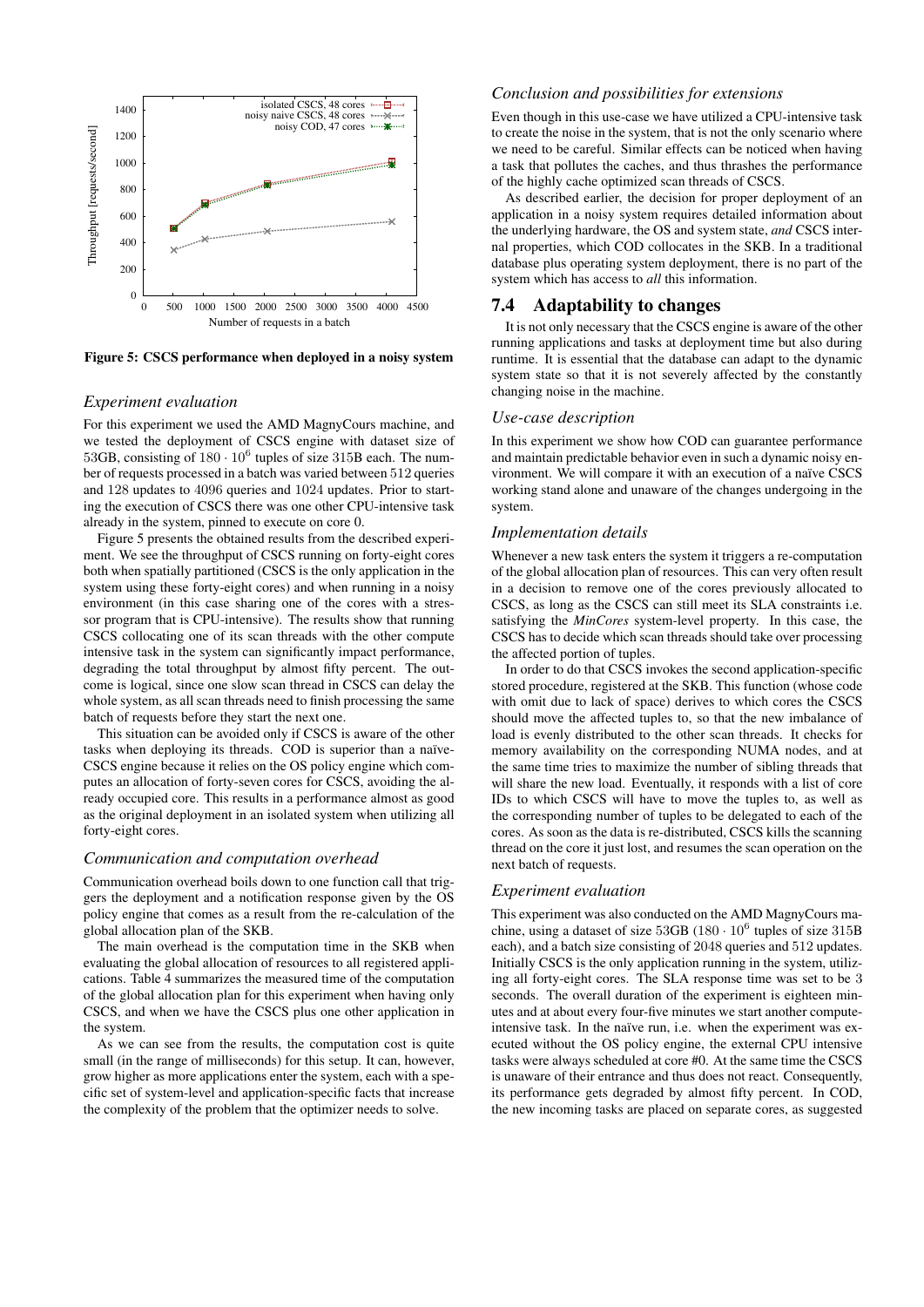

Figure 6: COD adaptability to changes in the system

Table 4: Policy engine computation overhead

| Global allocation plan               | time (msec) |  |  |
|--------------------------------------|-------------|--|--|
| only CSCS in the system              | 5.64        |  |  |
| $CSCS + 1$ application in the system | 13.28       |  |  |
| <b>CSCS-specific functions</b>       | time (msec) |  |  |
| initial deployment function          | 0.18        |  |  |
| tuple re-distribution function       | 0.27        |  |  |

by the policy engine, and CSCS is notified every time it needs to release a core.

The results of this experiment are presented in Figure 6. It shows how the response time of CSCS, measured in seconds, changes in the course of the experiment. On one side, we can see the CSCS' naïve-run performance and how its response time increases dramatically with each new task entering the system. On the other side, we can see how the performance of CSCS integrated in COD remains steady even in the presence of other applications. The peaks that can be observed in COD are as a result of CSCS re-distributing the tuples to the other cores, still owned by the CSCS.

#### *Communication and computation overhead*

Communication overhead is the upcall from the RM that there was a change in the global allocation of resources, and the corresponding reaction from the CSCS engine invoking the tuple redistribution stored procedure, resulting in a total of two function calls.

Computation overhead on the SKB-side is the re-computation of the global allocation plan and consequently the cost of calculating the redistribution of tuples to a specific subset of CSCS-owned cores i.e. the second stored procedure of CSCS. Table 4 summarizes the measured values for this experiment. As we can see, the computation overhead for the stored procedure is almost negligible especially when compared to the time needed to do the actual re-distribution of tuples, which takes around 1.2 seconds.

#### *Conclusion and possibilities for extensions*

The possibility to easily adapt the execution of the DB storage engine as a result of receiving an upcall signal from the OS is of critical importance when sharing the machine with other tasks executed in parallel. This makes the CSCS flexible and adaptable to dynamic system state, that can maintain stable and predictable response time within the SLA agreement.

Being able to adapt as a result of receiving a signal from the OS,

can easily be extended for other useful scenarios: for example, delegating to the operating system a task to monitor specific events on CSCS' behalf and getting notification when something goes beyond certain threshold. This can further enhance the database to be more resilient to dynamic changes in the utilization of resources and variations in workload.

# 8. CONCLUSION

The interaction between operating systems and database engines has been a difficult system problem for decades. Both try to control and manage the same resources but have very different goals. The operating system arbitrates between applications running on the machine, but inevitably has little knowledge of the applications' requirements. The database, meanwhile, tries to maximize transactional performance using deep knowledge of what the transactions do and the data needed to answer every query, but assumes its own statically configured partition of the machine to do so. The ignoring each other tactic followed in the last decades has worked because the homogeneity of the hardware has allowed databases to optimize against a reduced set of architectural specifications and over-provisioning of resources (i.e., running a database on a single server) was not seen as a problem.

With the advent of multicore and virtualization, these premises have changed. Databases will often no longer run alone in a server and the underlying hardware is becoming significantly more complex and heterogeneous. In fact, and because of these changes, both databases and operating systems are revisiting their internal architectures to accommodate large scale parallelism. Using COD as an example, we argue that the redesign effort on both sides must include the interface between the database and the OS.

COD is a proof of concept built out of several prototypes and experimental systems. Yet, COD illustrates very well what needs to be changed in both databases and operating systems to achieve a better integration as well as how such an integration could look like. As future work, we intend to investigate a negotiation protocol between the database and the OS to resolve the situation when requests cannot be met, adding runtime performance triggers on the policy engine that provide useful information to the database on how optimally it is operating, and linking the policy engine to the database query optimizer.

- 9. REFERENCES<br>[1] G. Alonso, D. Kossmann, and T. Roscoe. SwissBox: An architecture for Data Processing Appliances. In *Proceedings of the 5th Biennial Conference on Innovative Data Systems Research*, CIDR'11, pages 32–37, January 2011.
- [2] G. Alonso, D. Kossmann, T. Salomie, and A. Schmidt. Shared Scans on Main Memory Column Stores. Technical Report no. 769, Department of Computer Science, ETH Zürich, July 2012.
- [3] A. W. Appel and K. Li. Virtual memory primitives for user programs. In *Proceedings of the fourth international conference on Architectural Support for Programming Languages and Operating Systems*, ASPLOS-IV, pages 96–107, New York, NY, USA, 1991. ACM.
- [4] A. C. Arpaci-Dusseau, R. H. Arpaci-Dusseau, N. C. Burnett, T. E. Denehy, T. J. Engle, H. S. Gunawi, J. A. Nugent, and F. I. Popovici. Transforming Policies into Mechanisms with Infokernel. In *Proceedings of the nineteenth ACM Symposium on Operating Systems Principles*, SOSP '03, pages 90–105, New York, NY, USA, 2003. ACM.
- [5] S. Arumugam, A. Dobra, C. M. Jermaine, N. Pansare, and L. L. Perez. The DataPath system: a data-centric analytic processing engine for large data warehouses. In *SIGMOD Conference*, pages 519–530, 2010.
- [6] A. Baumann, P. Barham, P.-E. Dagand, T. Harris, R. Isaacs, S. Peter, T. Roscoe, A. Schüpbach, and A. Singhania. The multikernel: a new